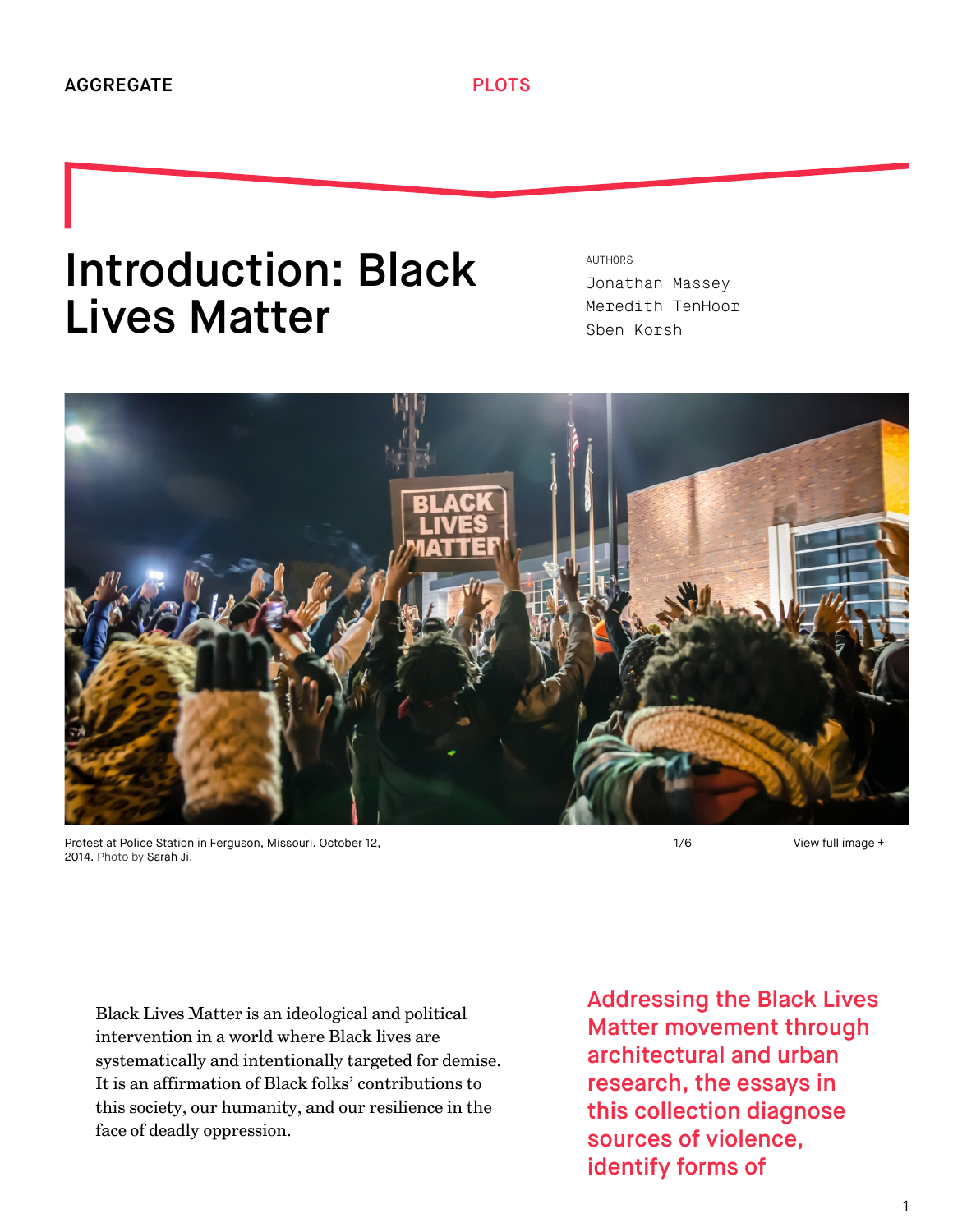[—Alicia Garza, "A Herstory of the](http://thefeministwire.com/2014/10/blacklivesmatter-2/) #BlackLivesMatter Movement" [1](#page-10-0)

What does it mean to put Black lives at the center of our thinking about architecture and its history? How do architecture and urban design contribute to violence against black people? How can the tools and knowledge of our disciplines prompt change? Inspired by the scholars, activists, and everyday citizens who have spoken out, marched, and protested against police killings of African-Americans, we present this collection of short essays that directs architectural research to the Black Lives Matter movement. [2](#page-10-1)

<span id="page-1-2"></span><span id="page-1-1"></span>Racism fundamentally shapes architectural and urban spaces. Ta-Nehisi Coates' devastating [Case for Reparations](http://www.theatlantic.com/features/archive/2014/05/the-case-for-reparations/361631/) outlines the ways in which Black Americans have been dispossessed of land, excluded from homeownership, and impoverished by redlining and predatory lending from the Jim Crow era to the recent Great Recession.<sup>[3](#page-10-2)</sup> As Darnell Moore has argued, in cities ravaged by both predatory lending and gentrification, "Black people will continue to be treated as something other than human as whiteness continues to function as a sign for possession and asset." [4](#page-10-3) One hundred and fifty years after the end of the Civil War, houses and subdivisions remain architectural instruments in racialized practices of investment, financing, ownership, maintenance, monitoring, and tenancy. In these and other ways, architecture and urban design in the United States today too often support white supremacy, which we understand, [following George Lipsitz](http://www.temple.edu/tempress/titles/1418_reg.html), to include "a system for protecting the privileges of whites by denying communities of color opportunities for asset accumulation and upward mobility." [5](#page-10-4)

<span id="page-1-7"></span><span id="page-1-6"></span><span id="page-1-5"></span><span id="page-1-4"></span>These links between race and space have long been visible in lived experience, and they have been addressed in architectural scholarship.<sup>[6](#page-10-5)</sup> But as architect Mitch McEwen [has argued, the necessity of an architectural critique of new](http://www.huffingtonpost.com/mitch-mcewen/what-does-sanford-florida_b_1392677.html) forms of segregation became undeniably urgent after George Zimmerman killed Trayvon Martin in the Retreat at Twin Lakes, a gated community in Sanford, Florida.<sup>[7](#page-10-6)</sup> Because they privatize formerly public functions and spaces, gated communities exemplify neoliberal approaches to housing, and some commentators were quick to identify their role in Martin's death. $8$  Yet as McEwen and others have made clear, Martin's death can not be pinned on form; rather, it must be understood as the result of intersecting spatial, legal, and social operations. Such violence against people of color

# <span id="page-1-0"></span>resistance, and reimagine Black aesthetics.

<span id="page-1-3"></span>PROJECT [Black Lives Matter](http://we-aggregate.org/project/black-lives-matter) TAGS [black lives matter](http://we-aggregate.org/tag/black-lives-matter) DOWNLOAD PDF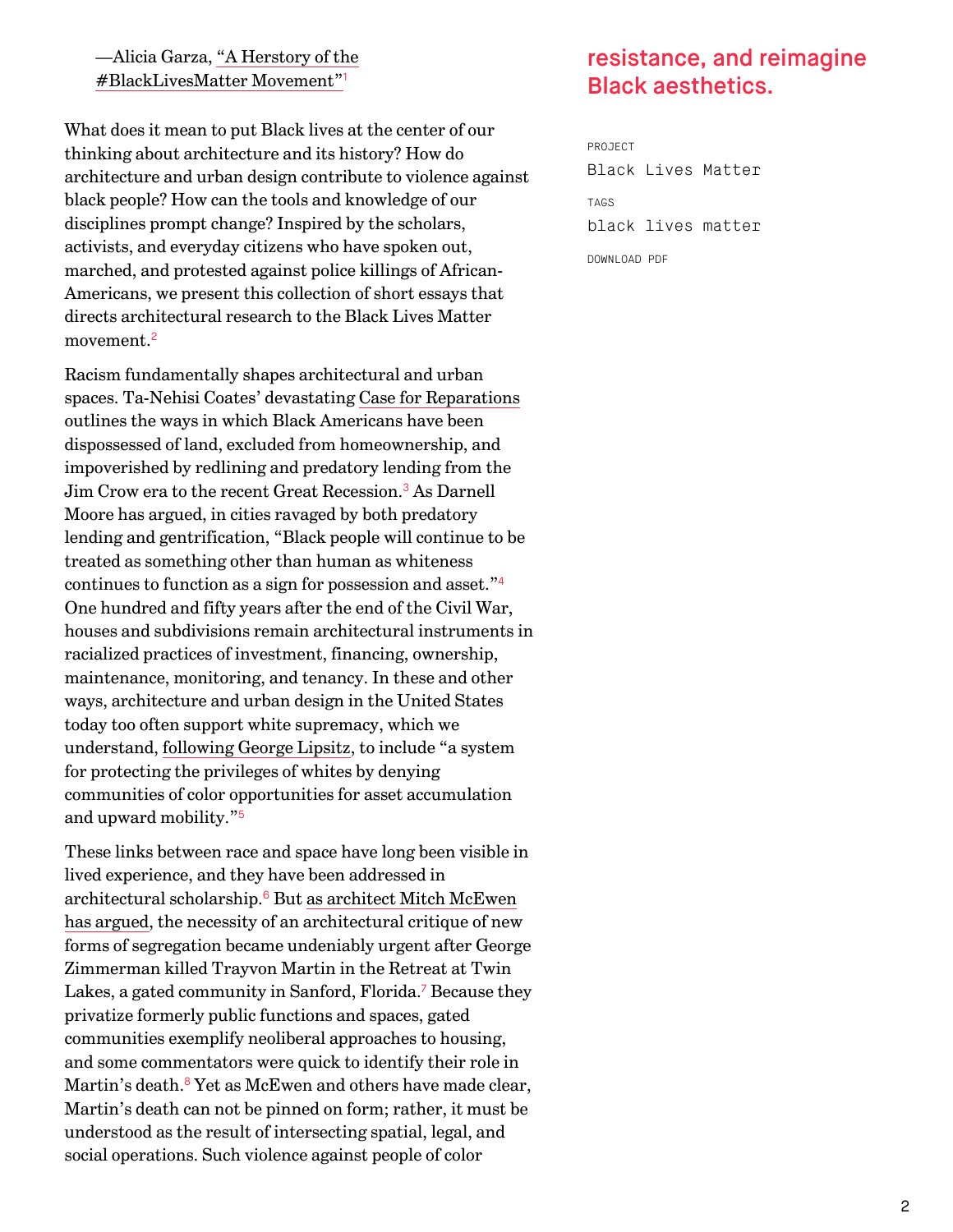requires architectural analysis, but architecture cannot account for it alone.

After the killings of Michael Brown, Eric Garner, Kimani Gray, Tamir Rice, and too many others, the vulnerability long experienced by black people in public spaces challenged the legitimacy of the state, even for those protected by white privilege. Streets, sidewalks and playgrounds such as those where Brown, Garner, Gray, and Rice died are sites where racially-biased policing governs access to liberty and life itself. Over the past year, they have been reclaimed through demonstrations, die-ins, teach-ins, boycotts, Black brunches, and "Blackout Fridays."<sup>[9](#page-11-0)</sup> These spaces have also become sites for [design interventions](http://we-aggregate.org/piece/farming-the-revolution) that make sites of violence safe for people of all colors.

<span id="page-2-1"></span><span id="page-2-0"></span>While responses to this crisis of space and state can untangle, critique, and resist the conditions that have made Black life too precarious in the United States, recent protests and design projects make clear that architectural responses to the Black Lives Matter movement must also activate the aesthetic dimension of architecture, a dimension that offers resources to sustain alternative visions of Black life.<sup>[10](#page-11-1)</sup> This collection of brief essays thus comprise a mixture of aesthetic, critical, historical and theoretical analyses which we have grouped into three categories. The first essay group, **Diagnosis: Policing and Incarceration**, describes the architectural origins and human effects of racially-biased policing, the "school-to-prison pipeline," and mass incarceration, identifying ways in which design has helped to create the present crisis. In **Resistance: Rights to the City and Suburb**, contributors outline forms of resistance developed by black people and their allies through activism, protest, research, and analysis. The third set of essays, **Aesthetics: From Cities to Curricula**, illuminates architectural practices that figure and reimagine Blackness through a variety of aesthetic, educational, and formal practices.

When we put out our [call for contributions](http://we-aggregate.org/project/blmcall), we aimed to highlight work underway on this topic, as well as to spur further scholarship and reflection on the biopolitical and architectural questions raised by the Black Lives Matter movement. Time was of the essence: We hoped that this writing might nourish political conversations, and that it could be used in seminars and teach-ins this spring semester. We are very grateful to all our contributors for putting this project on the front burner, and for writing and editing so quickly and diligently. As a result of their efforts, the work gathered here directs a wide range of scholarly and activist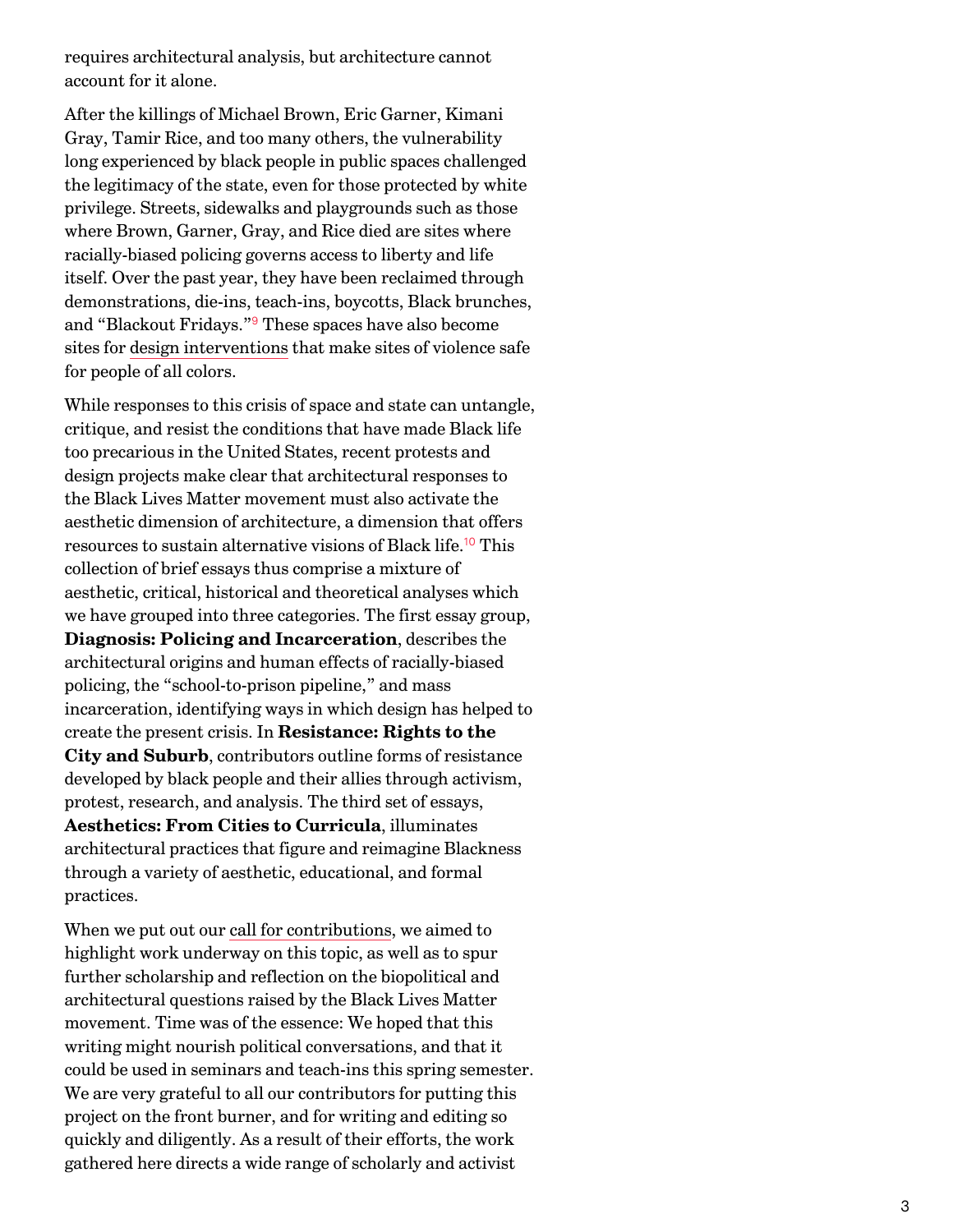insights toward the present crisis. But it raises as many questions as it answers, and only begins to encompass the possible responses to the Black Lives Matter movement. We invite you to deepen the discussion by commenting on the work presented here using the links at the end of each essay. [We also welcome further](http://we-aggregate.org/page/submission-guidelines) [proposals for work](mailto:plots@we-aggregate.org) [in a variety of](http://we-aggregate.org/page/submission-guidelines) lengths and formats ranging from short photo, video, sound, or text essays to long-form scholarly articles for peer review.

#### Diagnosis: Policing and Incarceration

[Is "Justice Architecture" Just?](http://we-aggregate.org/piece/is-justice-architecture-just) • Raphael Sperry [Schools and Prisons](http://we-aggregate.org/piece/schools-and-prisons) • Amber Wiley [Fair Policing for the Fair City?](http://we-aggregate.org/piece/fair-policing-for-the-fair-city) • Researchers for Fair Policing [Defensible Space and the Open Society](http://we-aggregate.org/piece/defensible-space-and-the-open-society) •Joy Knoblauch [Designing the Great Migration](http://we-aggregate.org/piece/designing-the-great-migration) • James D. Graham and Michael Abrahamson

Our first five contributions diagnose how theories and practices of architecture and urban design participate in racialized sorting, controlling, and conditioning of Black life, situating aggressive police tactics within a complex of ideas, environments, and practices through which the state and other institutions exercise biopolitical control over black people.

<span id="page-3-0"></span>Mass incarceration of young African-Americans is at the heart of this complex of control. The United States imprisons its population at the world's highest rate, as Michelle Alexander has described in *[The New Jim Crow](http://newjimcrow.com/)*.<sup>[11](#page-11-2)</sup> Presentday practices of exclusion and segregation through incarceration, Alexander argues, are updated versions of the segregation laws, racial exclusions, and lynchings that maintained white supremacy in the American South from the Civil War to the Civil Rights movement. Architects not only have participated in and profited from the incarceration complex, but also have fueled it intellectually and materially, as contributors to this section make clear. And yet architectural analysis has also been turned against incarceration. As Laura Kurgan and Eric Cadora so notably showed in [Million Dollar Blocks](http://spatialinformationdesignlab.org/projects/million-dollar-blocks), redirecting state expenditures for incarceration to the neighborhoods from which prisoners originate would support extensive physical improvements and social services, reducing both crime and the violence that incarceration inflicts on individuals, families, and communities. Their proof that mass incarceration is fiscally wasteful exposes the racism and classism inherent in the contemporary prison system.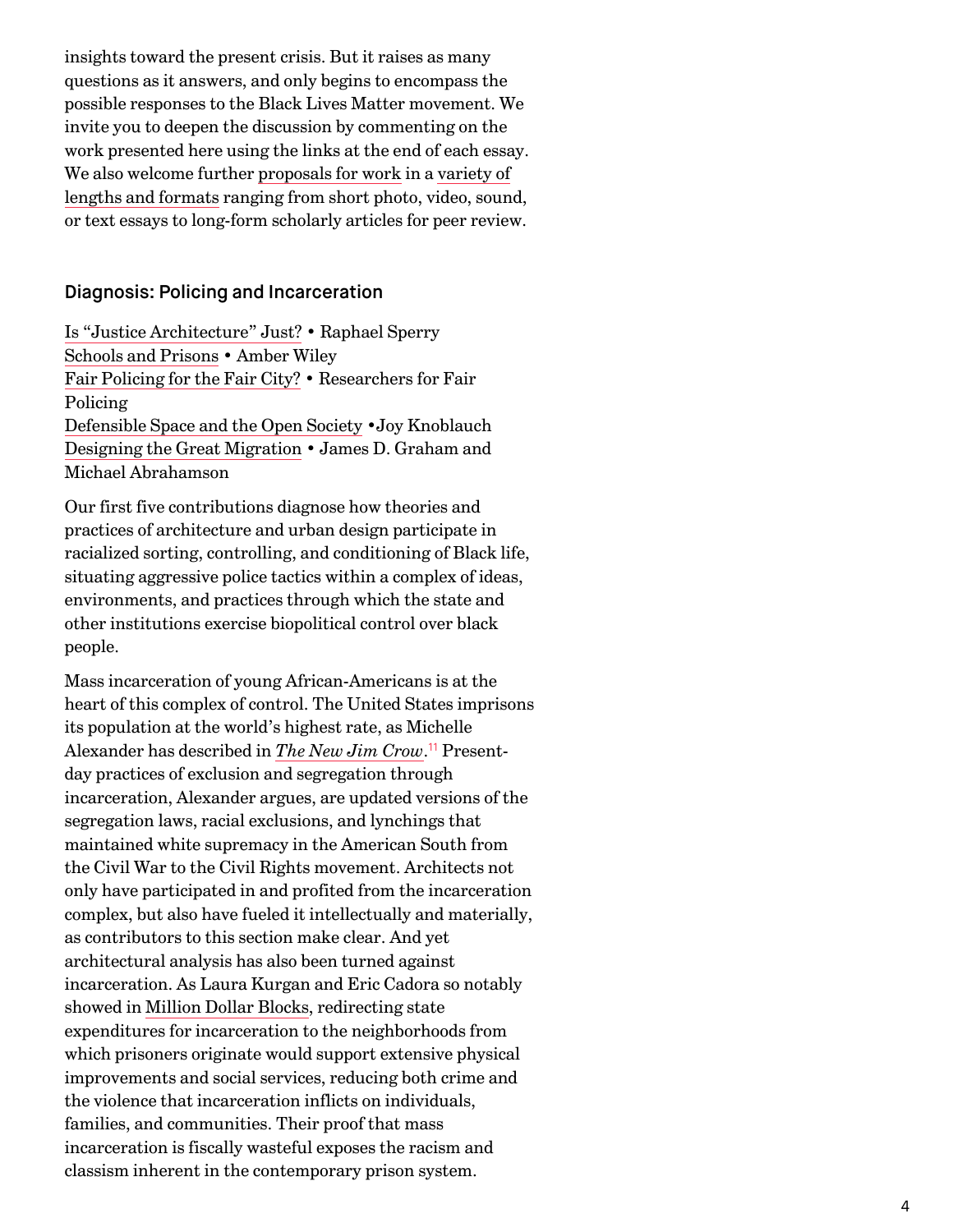Architecture intersects mass incarceration most directly through the design of police stations, courthouses, jails, and [prisons. The opening essay in this section, "Is 'Justice](http://we-aggregate.org/piece/is-justice-architecture-just) Architecture' Just?," by Raphael Sperry, president of [Architects, Designers, and Planners for Social](http://www.adpsr.org/) Responsibility, considers the design and designers of the Ferguson, Missouri Police Station. Noting the difference between how the project is received in the architectural community and in the world at large, Sperry argues for architects to follow standards of justice articulated in international human rights charters, and calls on us to refuse commissions to design execution chambers and spaces for prolonged solitary confinement.

Mass incarceration extends beyond prisons and courthouses to shape the design and use of another architectural type central to contemporary biopolitics: the school. In her essay ["Schools and Prisons](http://we-aggregate.org/piece/schools-and-prisons)," Amber Wiley traces the successive renovations of the Dunbar High School in Washington, D.C., as it shifted from a Brutalist building that promoted autonomy and self-control via open plans to a contemporary facility that emphasizes surveillance and security screening. Wiley develops a historical framework for understanding how architects build what has come to be called the "schoolto-prison pipeline": the disciplinary practices in education that set the stage for mass incarceration.

Intrusive screening and intervention are too often daily [realities for young people of color. In "Fair Policing for the](http://we-aggregate.org/piece/fair-policing-for-the-fair-city) Fair City?," Researchers for Fair Policing, an intergenerational organization that links youth and academic researchers, present four video testimonials in which young people of color in New York City describe their experience of policing and its impact on their lives. These narratives offer perspectives on two approaches to policing that have marked the past decades in New York and elsewhere: "stop-and-frisk," in which officers routinely interrupt daily life to question and frisk people on the streets and in school hallways, particularly in majority-minority neighborhoods, and "Broken Windows" policing—the tactic used in Eric Garner's arrest—in which officers pursue and punish minor infractions, such as vandalism or subway fare evasion, on the theory that maintaining order at the small scale reduces more serious forms of lawlessness. These approaches, the videos suggest, have extended the incarceration complex well beyond prisons into other public spaces, creating a world in which self-surveillance and fear dissolve distinctions between public and private life.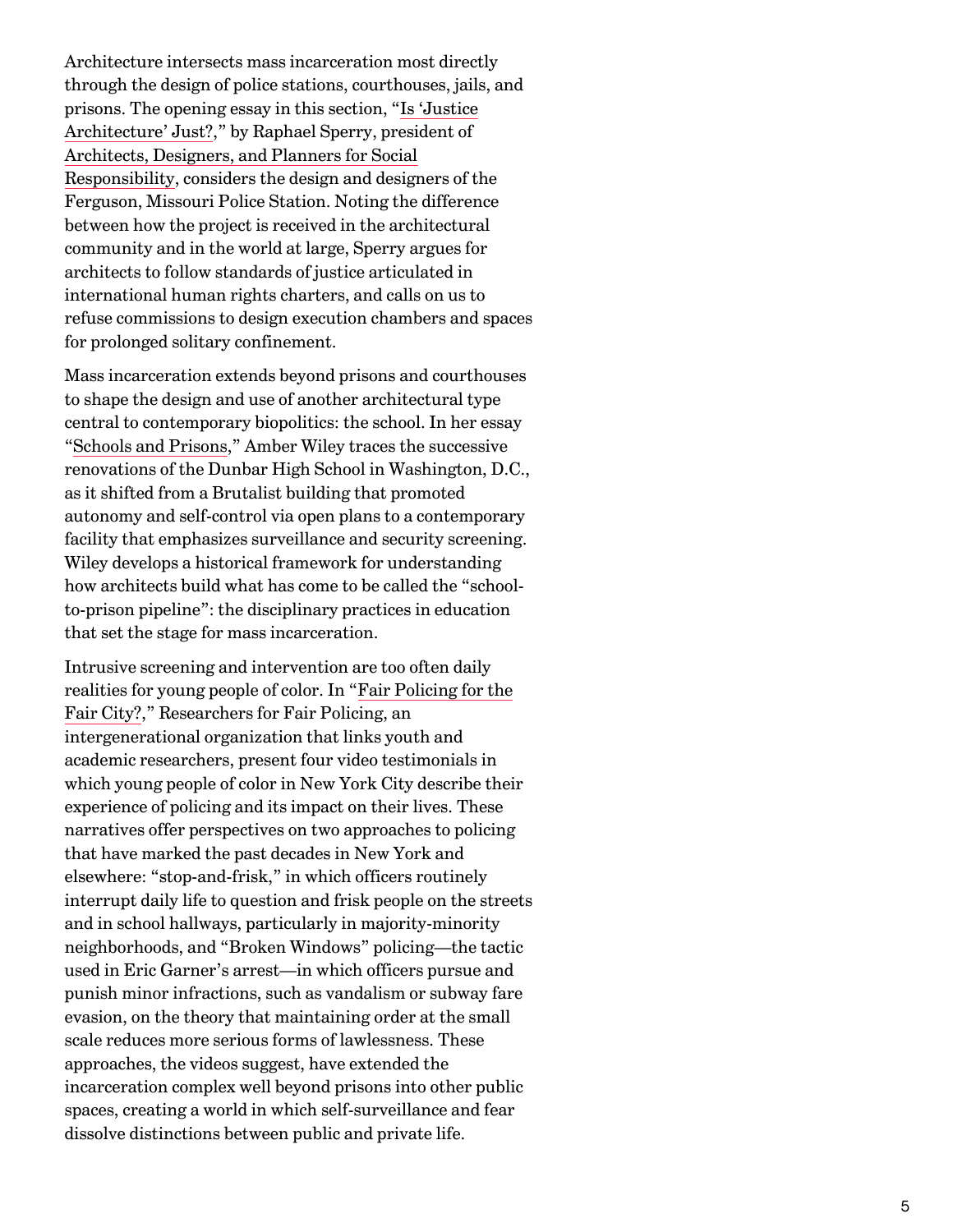Police tactics such as Broken Windows policing may seem to be outside of the realm of design, but their intellectual origins lie at least partially in architectural discourse. Joy Knoblauch's essay "[Defensible Space and the Open Society](http://we-aggregate.org/piece/defensible-space-and-the-open-society)" focuses on the theory of "defensible space" put forward by architect Oscar Newman in the late 1960s. Newman imagined that well-designed public spaces and resident selfsurveillance could solve social problems by creating a selfpolicing open society. His belief that maintaining physical order is crucial to maintaining social order was highly influential to the original theorists of Broken Windows policing strategies. And yet the liberal ambitions of Newman's theories–to create a society that required less outside policing–were jettisoned as Defensible Space theory was operationalized in order maintenance policing. Recuperating Newman's ambitions while pointing to the paradoxes of the exercise of power in liberal societies, Knoblauch reminds us that the outcome of architectural ideas depends less on their intentions than on their implementation in a matrix of policies and practices.

Valuing Black lives pushes us to take the lived reality of architecture as seriously as we do the field's discourse: for instance, to assess modernist cruciform towers as they were implemented by housing agencies and inhabited by workingand middle-class families, rather than as they were projected by Le Corbusier in the Ville Radieuse. In their essay ["Designing the Great Migration](http://we-aggregate.org/piece/designing-the-great-migration)," on the master plan and buildings that architect Gunnar Birkerts completed for Tougaloo College in Mississippi in the 1960s, James D. Graham and Michael Abrahamson explore the intentions and outcomes of the architect's campus design principles. Birkerts hoped to prepare rural Black students for their anticipated integration into the cosmopolitan society of industrial northern cities as part of the Great Migration, and calibrated the design of his dormitories to generate a form of integrated urbanity on the historically Black Tougaloo campus. Drawing on the work of Isabel Wilkerson and the testimony of Tougaloo alumna Gwendolyn Hayes, Graham and Abrahamson suggest that this strategy belied the pervasive segregation that graduates found in the North. [12](#page-11-3)

<span id="page-5-0"></span>Taken together, these essays describe a society in which soft power and police tactics intertwine in increasingly virulent ways; where discipline doesn't replace punishment but rather supplements it; and where the biopolitics of race pervades streets and schools, houses and prisons, leaving almost no space exempt from policing. The work in this section also reminds us—as members of Aggregate argued in our book *[Governing by Design](http://we-aggregate.org/project/governing-by-design)*—that architecture operates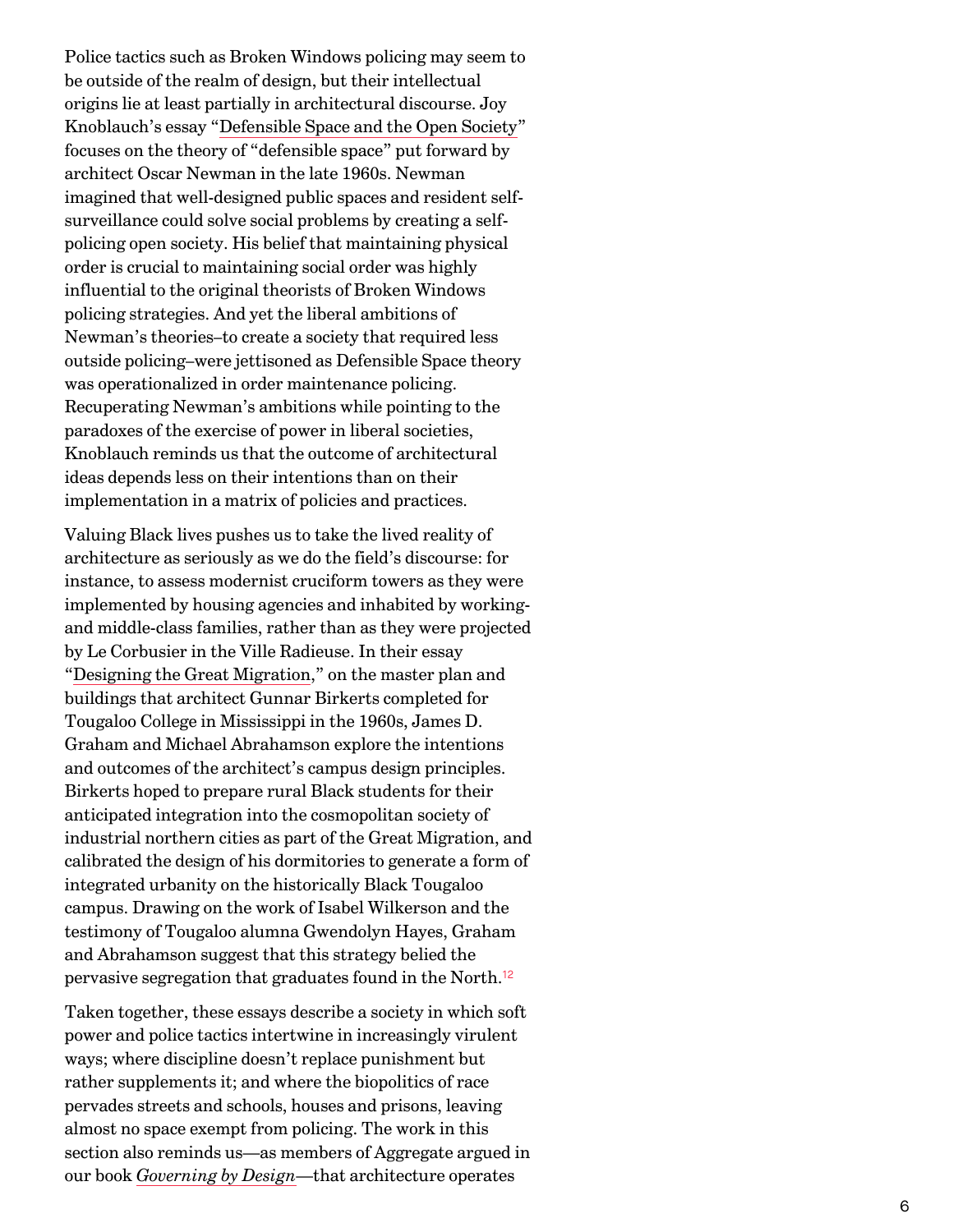alongside and through fields such as economics and finance, urban studies and management, politics and bureaucracy. Nowhere is this clearer or more pressing than in the system of mass incarceration.

# Resistance: Rights to the City and Suburb

[The Invisible Brother with a Brick](http://we-aggregate.org/piece/the-invisble-brother-with-a-brick) • Brian Goldstein [Race, Planning, and the American City](http://we-aggregate.org/piece/race-planning-and-the-american-city) • Joseph Heathcott [The Rights to the Suburb](http://we-aggregate.org/piece/the-rights-to-suburb) • Dianne Harris [Air and the Politics of Resistance](http://we-aggregate.org/piece/air-and-the-politics-of-resistance) • Derek R. Ford

Architects and architectural discourse have helped to build systems of segregation and control such as the prison, the school, and contemporary policing, but they can also help to take apart such complexes of control. The essays in this section read space through the lens of race in order to write new accounts of resistance.

The first two contributions examine structural racism in the history and theory of cities and suburbs. Over the past few decades, historians of planning and urbanism have put race at the center of their research on cities. Outlining the development and summarizing the insights of this [scholarship in his essay "Race, Planning, and the American](http://we-aggregate.org/piece/race-planning-and-the-american-city) City," Joseph Heathcott provides context and models for the discipline of architectural history, which has been slower to recognize the constitutive role of race in American architecture.

Drawing from this literature in urban history, as well as from archival and architectural research, Brian Goldstein's essay ["The Invisible Brother with a Brick](http://we-aggregate.org/piece/the-invisible-brother-with-a-brick)" examines urban redevelopment, riots, and resistance in Newark during the late 1960s. While the Newark riots brought much destruction to the city, they also generated powerful forms of opposition to top-down redevelopment schemes that disproportionally targeted Black neighborhoods. In Goldstein's analysis, the brick—the raw material of Newark's urban renewal schemes—is both a symbol and a generator of community empowerment.

As Goldstein and Heathcott make clear, urban uprisings have emblemized Black resistance to expropriation, exclusion, and displacement since the Civil Rights era. But suburban rebellions like those we have witnessed in Ferguson pose representational problems to both scholars and a public accustomed to situating riots in urban space. In ["The Rights to the Suburb,](http://we-aggregate.org/piece/the-rights-to-the-suburb)" Dianne Harris suggests we develop a Lefebvrian theoretical lens for examining North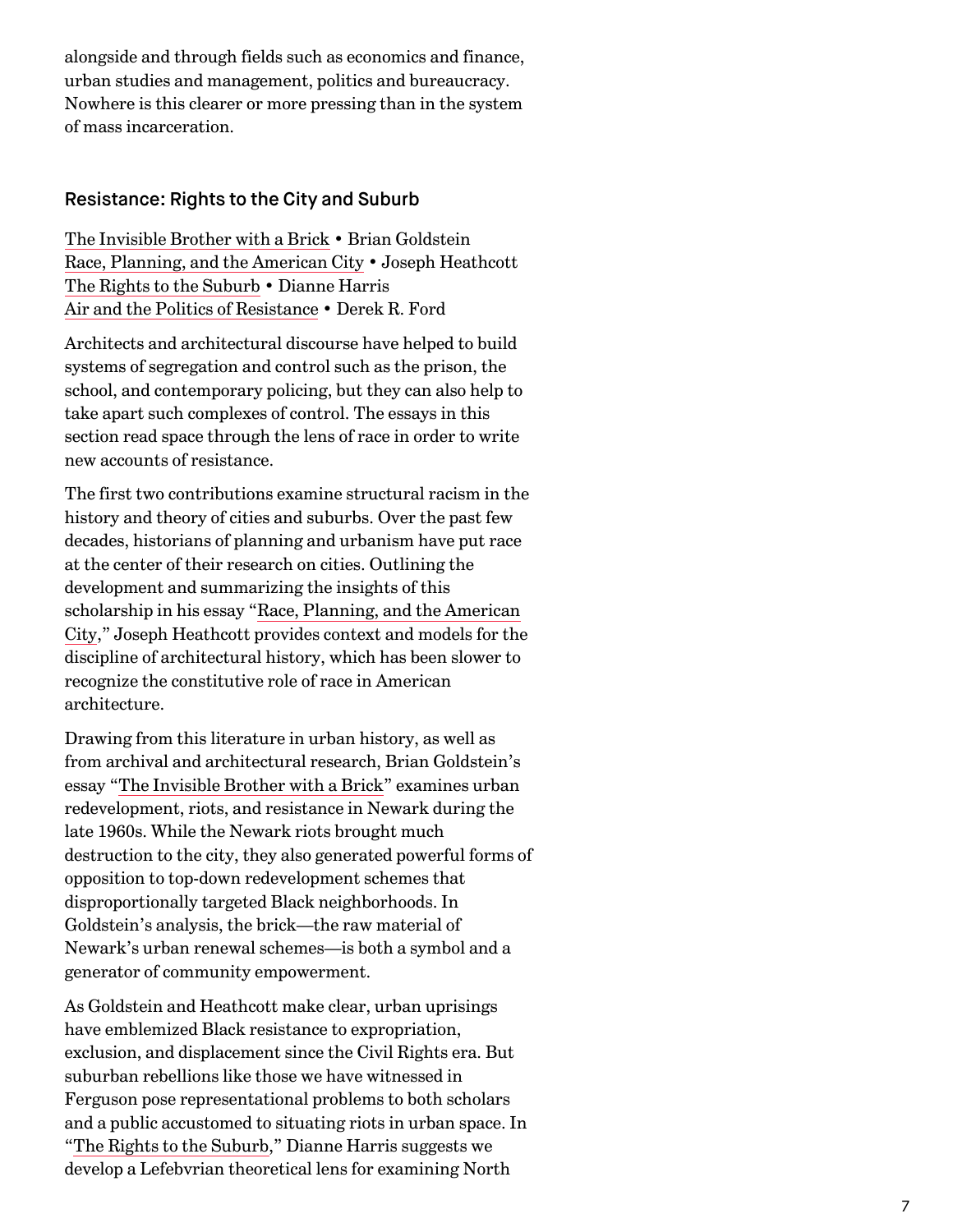American suburban uprisings. Henri Lefebvre's work, which derives from his understanding of French suburbs as sites of exclusion, might help us better account for the racial and economic geographies of inner ring suburbs and the spatial dimensions of suburban protest.

As protesters across the United States echo Eric Garner's dying words, "I can't breathe," they foreground questions about life and access to resources that are at the heart of the [Black Lives Matter movement. Derek R. Ford's essay "Air](http://we-aggregate.org/piece/air-and-the-politics-of-resistance) and the Politics of Resistance," which closes this section, closely reads Garner's words and the slogans that have spun off from them to show how activists mobilize air as a resource through which a form of a public can assert embodied rights to the very conditions of life. In the protest cultures of May 1968, pneumatic and inflatable structures were signs of youthful contestation, and air was a symbol of flexibility and freedom.<sup>[13](#page-11-4)</sup> Today, air retains that optimism but also takes on a more ominous cast. Ford argues that the biopolitical dimensions of air constitute a "pneumatic common" that defines the ground for contemporary struggle.<sup>[14](#page-11-5)</sup> Yet, he and other contributors to this section make clear that not only the air–but also the insights and creativity of activists breathing it–are invaluable resources for architectural history and theory.

## <span id="page-7-1"></span><span id="page-7-0"></span>Aesthetics: From Cities to Curricula

[Black Spaces Matter](http://we-aggregate.org/piece/black-spaces-matter) • Charles Davis II [Toward a Black Formalism](http://we-aggregate.org/piece/toward-a-black-formalism) • Darell W. Fields [Farming the Revolution](http://we-aggregate.org/piece/farming-the-revolution) • Mike Carriere, Antoine Carter, and Fidel Verdin [Valuing Black Lives Means Changing Curricula](http://we-aggregate.org/piece/valuing-black-lives-means-changing-the-curricula) • Héctor Tarrido-Picart

Making Black lives matter means looking at architecture and its history from perspectives that are often at the margins of professional and academic thinking, as when we approach Monticello and Mount Airy from cellars, kitchens, and dependencies rather than making straight for the front door. We do Black architects and creators an injustice, however, if we frame our discipline's relevance to Black lives solely in the terms of social history. Valuing Black lives also encompasses Black aesthetics, such as the early 20th century classical revival as it was practiced by Vertner Woodson Tandy on behalf of Madam C. J. Walker or the buildings designed by Robert M. Taylor at Tuskegee Institute. It means visiting sites of African American memory with Craig Evan Barton and detouring from the main exhibition halls at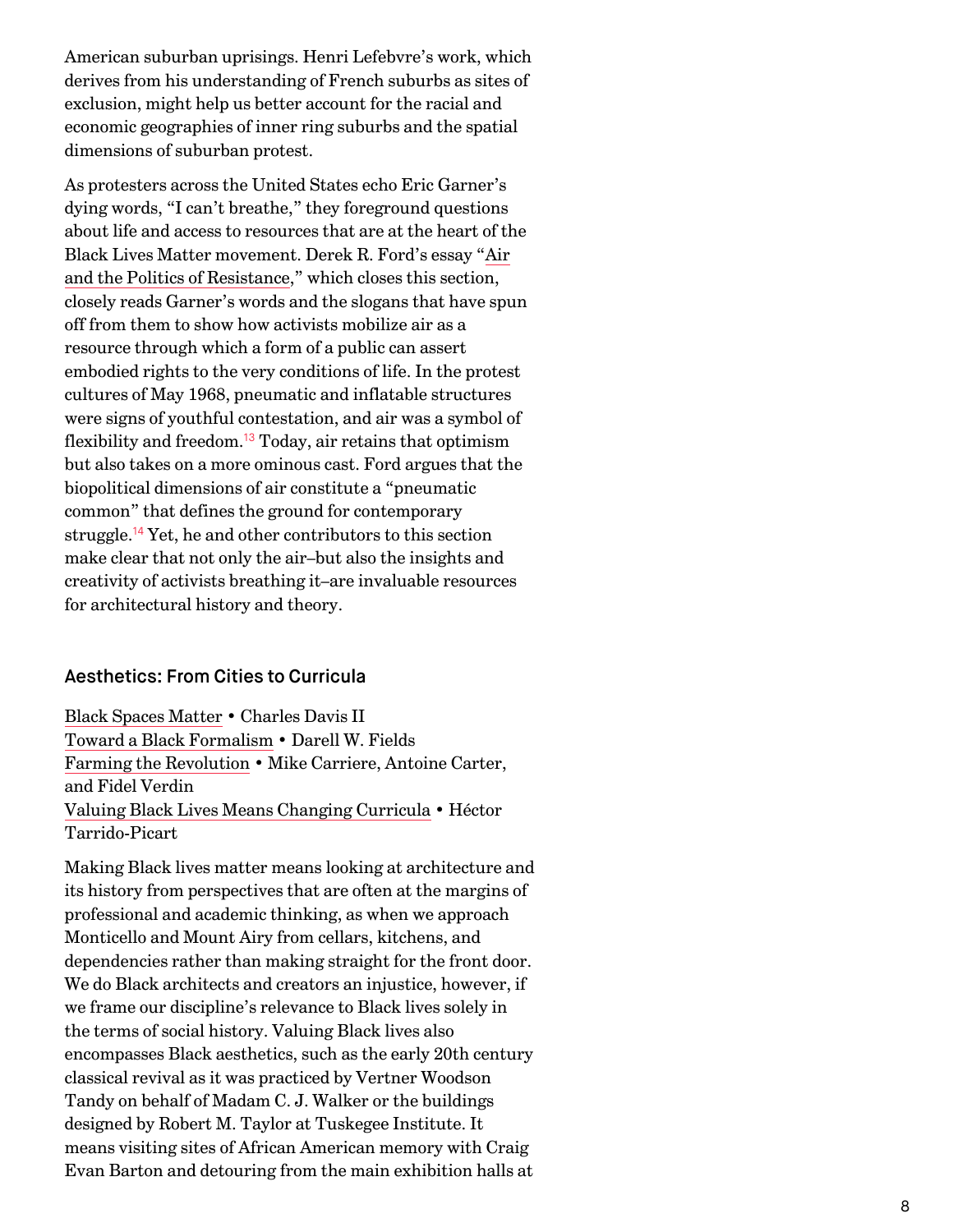a World's Fair to visit the Negro Building with Mabel Wilson. It means understanding the profession through the experience of pioneers such as Norma Sklarek and recognizing the forms of architectural agency exercised by others outside professional practice, from philosopher W.E.B. Dubois to poet June Jordan. [15](#page-11-6)

<span id="page-8-0"></span>Jordan is a particularly potent reminder of the power of creative re-appropriation. She engaged architecture through writing by projecting forms and spaces of Black selfrealization. In "[Black Spaces Matter](http://we-aggregate.org/piece/black-spaces-matter)," Charles Davis II describes the alternative architectural modernism that Jordan constructed from her experience in Harlem as well as from the work of Adolf Loos, Mies van der Rohe, and Buckminster Fuller. Similarly, in "Toward a Black [Formalism," an excerpt from the forthcoming secon](http://we-aggregate.org/piece/toward-a-black-formalism)d edition of his book Architecture in Black, Darell W. Fields projects an alternative modernism of his own.<sup>[16](#page-11-7)</sup> Fields, who founded [Appendx,](http://www.appendx.org/) a key journal of African-American architectural theory, locates an aesthetic ground for race-based subjugation in Immanuel Kant's aesthetic disparagement of Blackness. Yet he also makes Kant's aesthetics a resource for architectural theory, calling on a Black "racial/spatial subject" to create a Black Formalism and a Black Architectonic by claiming the space created by its own negation. [17](#page-11-8)

<span id="page-8-2"></span><span id="page-8-1"></span>The world-making projects described by Davis and projected by Fields find a counterpart in the community gardening initiatives discussed by Mike Carriere, Antoine Carter, and Fidel Verdin in ["Farming the Revolution](http://we-aggregate.org/piece/farming-the-revolution)." In Carter and Verdin's two urban gardening projects in Milwaukee, developed in part as memorials to young people who died as a result of urban violence, growing food is simultaneously a means of claiming space, a technique of psychological and nutritional healing, and a means of aesthetic expression.

The essay that closes this collection, Héctor Tarrido-Picart's ["Valuing Black Lives Means Changing Curricula](http://we-aggregate.org/piece/valuing-black-lives-means-changing-curricula)" challenges educators to deepen our engagement with Black Aesthetics. Writing in response to discussions at Harvard's Graduate School of Design, where he leads the African American [Student Union, Tarrido-Picart argues that architecture](http://gsdaasu.com/) schools and educators can best intervene in the current crisis by teaching, writing about, researching and taking pleasure in these aesthetics. Along with David P. Brown, Sekou Cooke, and others, Tarrido-Picart sees in jazz and hip-hop the models for a distinctly African-American aesthetic and formal practice, one that offers a necessary corrective to seeing Black life only through the lens of crisis or social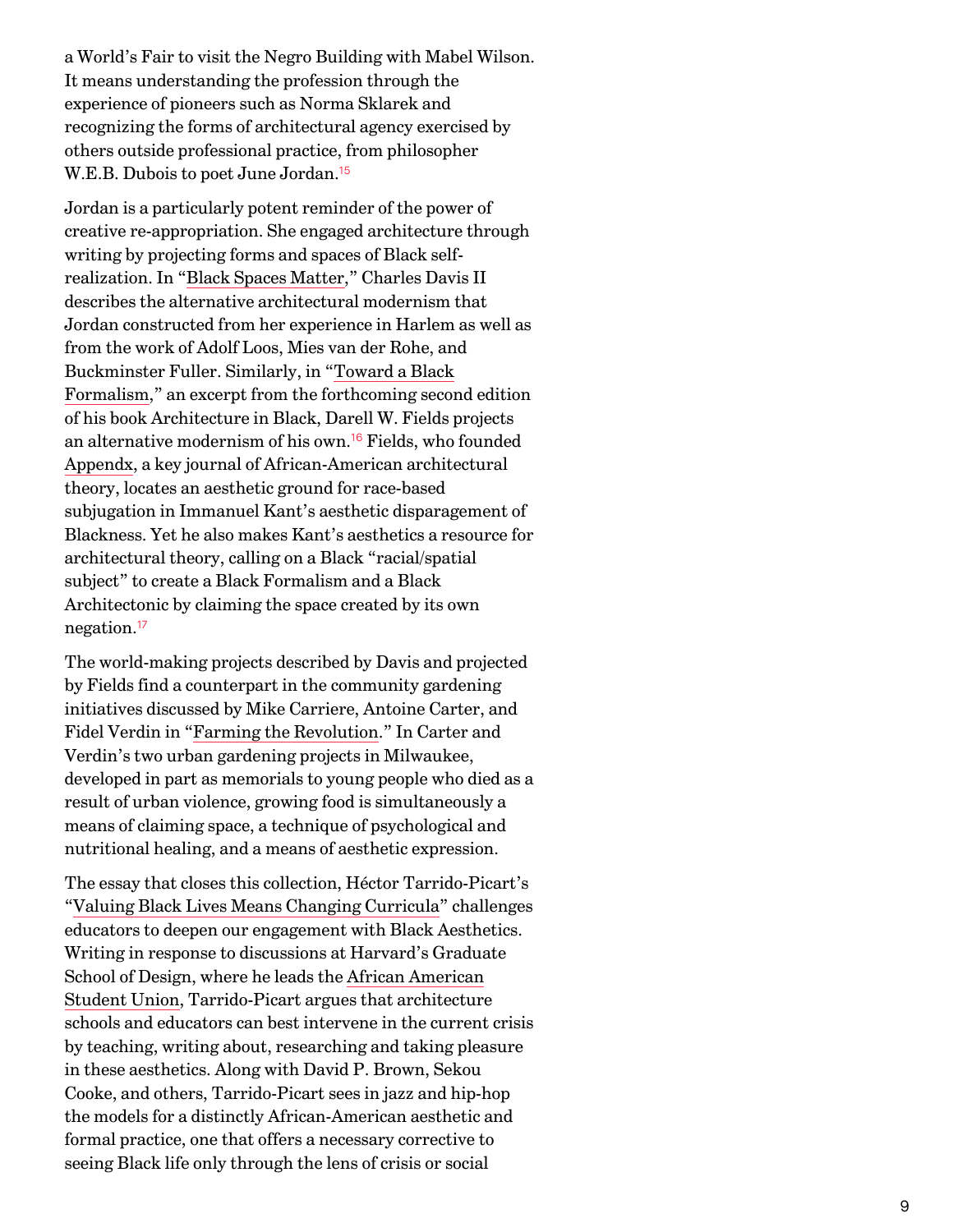<span id="page-9-0"></span>justice.<sup>[18](#page-11-9)</sup> "#BlackLivesMatter," Tarrido-Picart writes, "but so does Black culture."

## Black Futures

As Tarrido-Picart suggests, educators can put Black lives at the center of our work on architecture by approaching teaching and learning in new ways. We need to write syllabi that address the issues outlined in the preceding essays, so that our courses engage more deeply with African-American histories, theories, cultures, and designs. Much current design pedagogy privileges the cultural knowledge and habitus of privileged students in its selection of building types and programs.<sup>[19](#page-12-0)</sup> From an institutional and structural perspective, we must also address the composition of our field; it has long been clear that the requirements of architectural education–its high cost, time to degree and licensure, and time commitment relative to remuneration and cultural capital–skew the demographics of our student population.

<span id="page-9-1"></span>Historians and theorists can put Black lives at the center of our work in a number of ways, as the essays in this collection make clear. Most obviously, we need to find archives and write texts that include the voices and experiences of people historically excluded from the narratives of our field. We can also deepen interdisciplinary collaborations, for no single realm of study can account for the present crisis. We should revise our accounts of how power operates in buildings and cities to reflect the conditions of present-day policing and imprisonment. The biopoliticization of policing and the introduction of profit and data-driven analytics into police tactics have produced forms of regulation less visible but no less insidious than that of their precursors. Architectural theory should untangle and resist these operations of power, and we look forward to more work that takes on this task.

In galvanizing people to action, the Black Lives Matter movement has been a framework for manifesting "Black excellence," as Patrisse Cullors puts it: for drawing out the sustained clarity, passion, and leadership of African-American activists, intellectuals, and citizens. As we launch this project, we hope that Aggregate can expand the range of venues for manifesting Black excellence and cultivating essential conversations about race.

Jonathan Massey, Meredith TenHoor, and Sben Korsh, "Introduction: Black Lives Matter," Aggregate 3 (March 2015), [https://doi.org/10.53965/CYMM9302.](https://doi.org/10.53965/CYMM9302)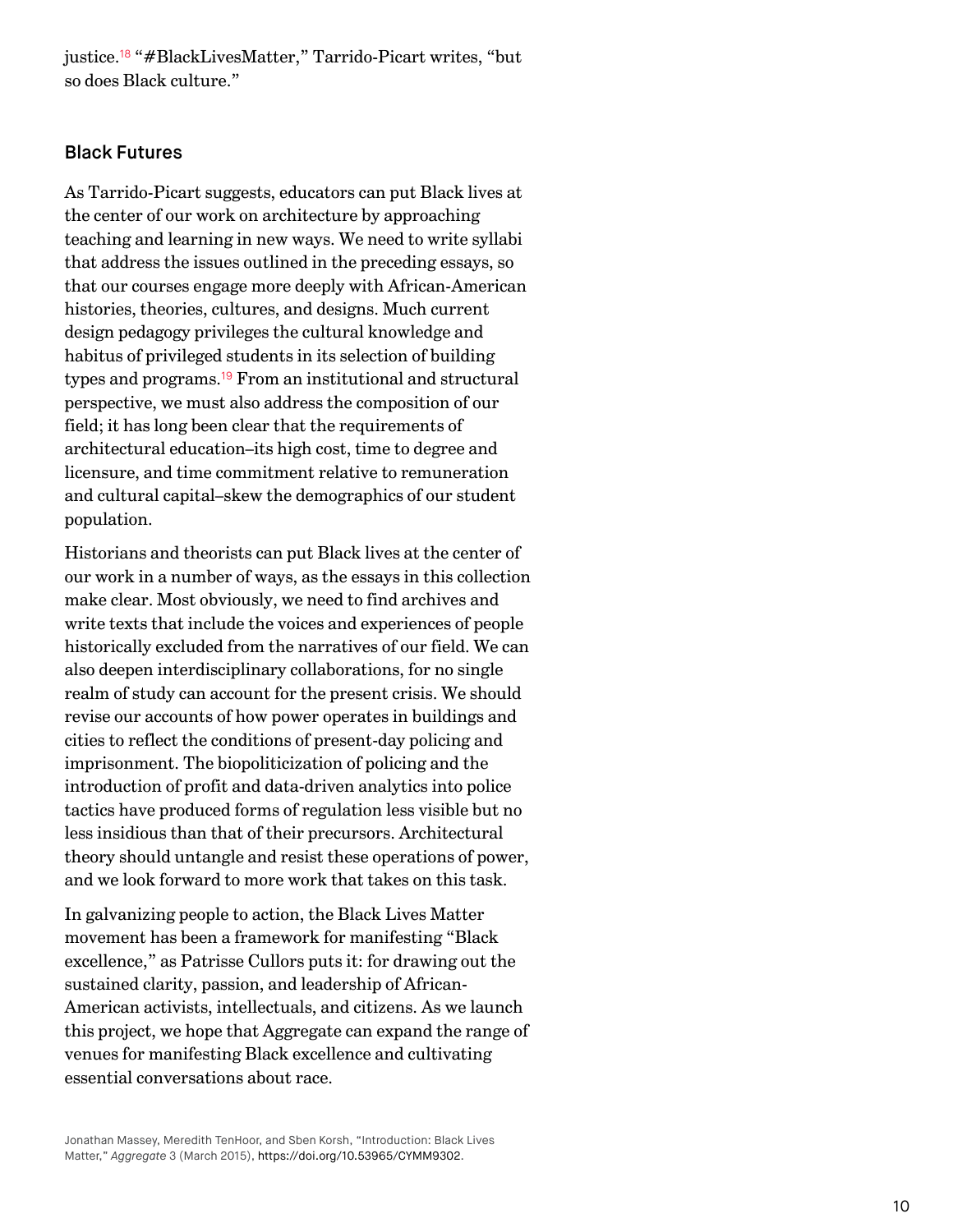<span id="page-10-0"></span>1 Alicia Garza,

["A Herstory of the #BlackLivesMatter Movement,"](http://blacklivesmatter.com/a-herstory-of-the-blacklivesmatter-movement/) BlackLivesMatter.com, December 6, 2014. [↑](#page-1-0)

<span id="page-10-1"></span>2 Black Lives Matter is one of many recent movements that have emerged in response to non-indictment of police officers responsible for the deaths of Michael Brown and Eric Garner, and to outrage over the deaths and incarceration of too many others. We've chosen to align ourselves with this particular movement and slogan because its emphasis on life, biopolitics, and race resonates with our own research commitments.  $\uparrow$ 

<span id="page-10-2"></span>3 Ta-Nehisi Coates, ["The Case for Reparations,"](http://www.theatlantic.com/features/archive/2014/05/the-case-for-reparations/361631/) The Atlantic, June 2014. See also [Ta-Nehisi Coates](http://www.theatlantic.com/ta-nehisi-coates/), ["The Racist Housing Policies that Built Ferguson,"](http://www.theatlantic.com/business/archive/2014/10/the-racist-housing-policies-that-built-ferguson/381595/) The Atlantic, October 17, 2014; and Beryl Satter, Family Properties: How the Struggle Over Race and Real Estate Transformed Chicago and Urban America (New York: Picador, 2010).  $T$ 

<span id="page-10-3"></span>4 Darnell L. Moore,

["The Price of Blackness: From Ferguson to Bed-Stuy,"](http://truth-out.org/op-ed/item/26015-the-price-of-blackness-from-ferguson-to-bed-stuy) Truthout, September 4, 2013. [↑](#page-1-3)

<span id="page-10-4"></span>5 George Lipsitz, The Possessive Investment in Whiteness: How White People Profit from Identity Politics, rev. and expanded ed. (Philadelphia: Temple University Press, 2006), viii. <u>[↑](#page-1-4)</u>

<span id="page-10-5"></span>6 See in particular the following: Mabel O. Wilson, [Negro Building: Black Americans in the World of Fairs and](http://www.ucpress.edu/book.php?isbn=9780520268425) Museums

(Berkeley: University of California, 2012); Dianne Harris, [Little White Houses: How the Postwar Home Constructed](http://www.upress.umn.edu/book-division/books/little-white-houses) Race in America

(University of Minnesota, 2012); (see also also John Harwood, ["Review of Little White Houses,"](http://connection.ebscohost.com/c/book-reviews/97909848/little-white-houses-how-postwar-home-constructed-race-america) Traditional Dwelling and Settlements Review 25, no. 2 (Spring 2014): 83); Craig L. Wilkins,

[The Aesthetics of Equity: Notes on Race, Space,](http://www.upress.umn.edu/book-division/books/the-aesthetics-of-equity) Architecture, and Music

(Minneapolis: University of Minnesota Press, 2007); Darell Wayne Fields,

[Architecture in Black: Theory, Space and Experience](http://www.bloomsbury.com/us/architecture-in-black-9781472567048/) (London; New Brunswick, NJ: Athlone Press, 2000); Cornel West, "Race and Architecture," in **[The Cornel West Reader](http://www.basicbooks.com/full-details?isbn=9780465091102)**, (Basic Books, 1999) [and also Charles Davis,

["Looking for Inspiration: \(re\)reading Cornel West's essay](http://raceandarchitecture.wordpress.com/2013/03/01/looking-for-inspiration-reading-cornel-wests-race-and-architecture/) 'Race and Architecture'"

(Race and Architecture blog, 2013)]. Our own work has attempted to make race a central part of architectural and urban analysis. See Jonathan Massey, "Five Ways to Change the World," in

[Where Are the Utopian Visionaries? Architecture of Social](http://wherearetheutopianvisionaries.com/) Exchange,

ed. Hansy Better Barraza (Pittsburgh: Periscope Press, 2012); and Rosten Woo and Meredith TenHoor with Damon Rich,

[Street Value: Shopping, Planning and Politics at Fulton Mall](http://www.papress.com/html/book.details.page.tpl?isbn=9781568988979) (New York: Princeton Architectural Press, 2010). [↑](#page-1-5)

<span id="page-10-6"></span>7 Mitch McEwen,

["What Does Trayvon's Shooting Mean for Architects and](http://www.huffingtonpost.com/mitch-mcewen/what-does-sanford-florida_b_1392677.html) Urbanists,"

The Huffington Post, March 30, 2012. See also Dianne Harris, ["Race, Space, and Trayvon Martin,"](http://www.sah.org/publications-and-research/sah-blog/sah-blog/2013/07/25/dianne-harris-race-space-and-trayvon-martin) SAH Blog, July 25, 2013; and Mimi Zeiger,

["Koolhaas May Think We're Past the Time of Manifestos,](http://www.dezeen.com/2014/12/12/mimi-zeiger-opinion-urban-unrest-police-violence-race-architecture-urbanism-ferguson/) But That's No Reason to Play Dumb," Dezeen, December 12, 2014. [↑](#page-1-6)

<span id="page-10-7"></span>8 For two of the most popular critiques of the gated community, see Edward J. Blakely and Mary Gail Snyder, Fortress America: Gated Communities in the United States (Washington, DC: Brookings Institution Press, 1997) and Mike Davis, City of Quartz (London: Verso, 1990). Writers have recently levied these critiques toward Martin's case. See Anna Kats,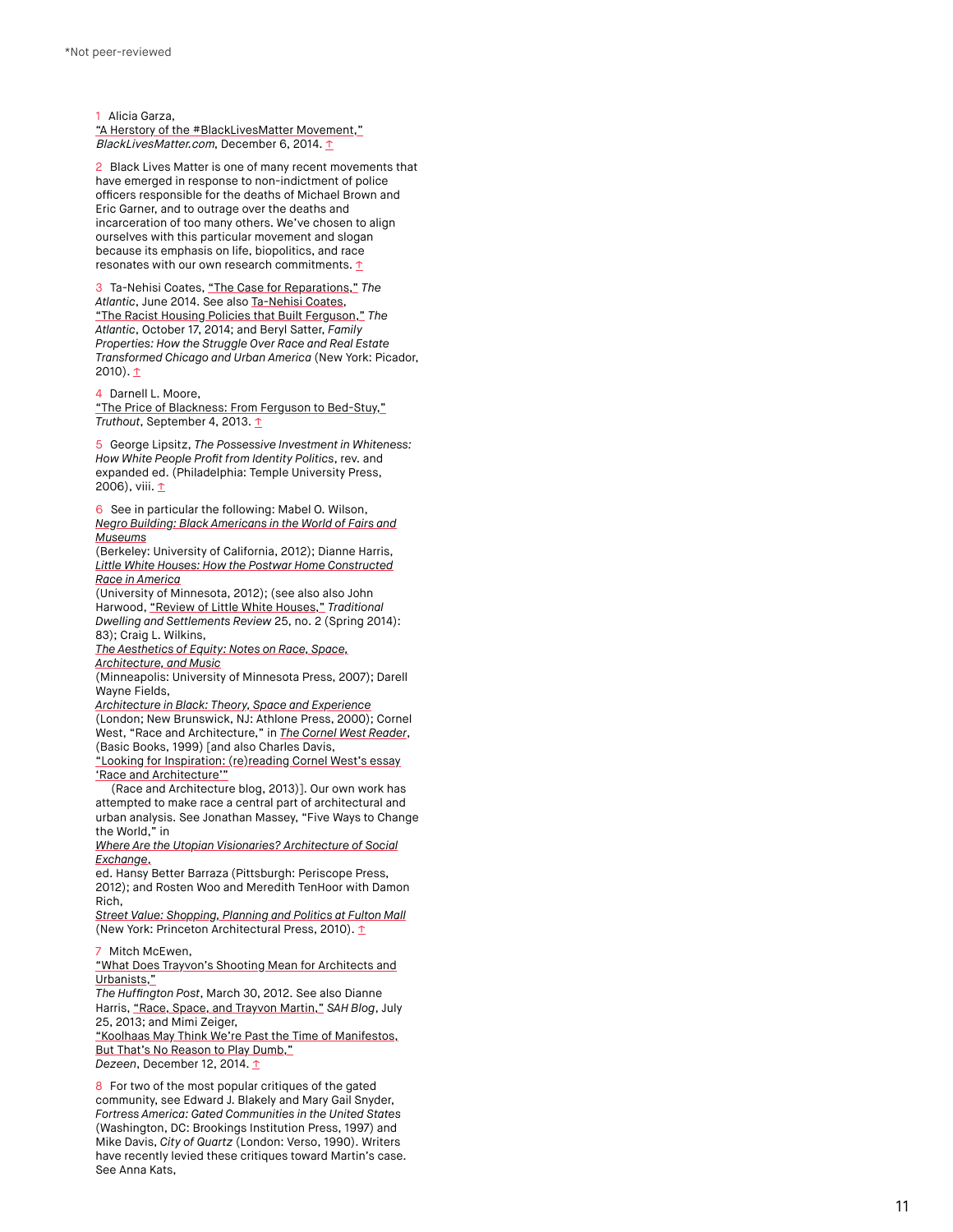["Guilty as Charged? Urban Planning and the Death of](http://www.blouinartinfo.com/news/story/951049/guilty-as-charged-urban-planning-and-the-death-of-trayvon) Trayvon Martin," BlouinArtInfo, September 4, 2013; and Kelly Chan, ["Trayvon Martin: Victim of Poor Urban Planning?,"](http://architizer.com/blog/trayvon-martin-victim-of-poor-urban-planning/) Architizer, April 17, 2012. Reinhold Martin offers a more nuanced assessment in ["Fundamental #13: Real Estate as Infrastructure as](http://placesjournal.org/article/fundamental-13/) Architecture,"

Places, May 2014. See also Richard Rothstein's ["The Making of Ferguson: Public Policies at the Root of its](http://www.epi.org/publication/making-ferguson/) Troubles,"

Economic Policy Institute, 2014. [↑](#page-1-7)

<span id="page-11-0"></span>9 A number of dynamic coalitions have emerged since November 2014. In New York, we've been particularly inspired by the group POC 4 Solvency, who have transformed the city's public spaces with frequent die-ins, and who invoke human rights law to demand solvency for people of color.  $\mathbf{\underline{\tau}}$ 

<span id="page-11-1"></span>10 Darnell Moore also highlights the racial dimensions of gentrification, observing that we must look at police brutality in the larger context of "the precarious structural conditions restricting Black life from Ferguson to Flatbush, Brooklyn." See Moore, ["The Price of Blackness."](http://truth-out.org/op-ed/item/26015-the-price-of-blackness-from-ferguson-to-bed-stuy) [↑](#page-2-1)

<span id="page-11-2"></span>11 See Michelle Alexander,

[The New Jim Crow: Mass Incarceration in the Age of](http://newjimcrow.com/) Colorblindness

(New York: New Press, 2012). See also Alice Goffman, [On the Run: Fugitive Life in an American City](http://www.press.uchicago.edu/ucp/books/book/chicago/O/bo18039324.html) (Chicago; London: University of Chicago Press, 2014); Bernard E. Harcourt,

[Against Prediction: Profiling, Punishing and Policing in an](http://press.uchicago.edu/ucp/books/book/chicago/A/bo4101022.html) Actuarial Age

(Chicago: University of Chicago Press, 2007), [Language of the Gun: Youth, Crime, and Public Policy](http://press.uchicago.edu/ucp/books/book/chicago/L/bo3648107.html) (Chicago: University of Chicago Press, 2006), and [Illusion of Order: The False Promise of Broken Windows](http://www.hup.harvard.edu/catalog.php?isbn=9780674015906) Policing

(Cambridge: Harvard University Press, 2001); and Loïc Wacquant, Punishing the Poor: The Neoliberal Government of Social Insecurity (Durham: Duke University Press, 2009). [↑](#page-3-0)

<span id="page-11-3"></span>12 See Isabelle Wilkerson, The Warmth of Other Suns: The Epic Story of America's Great Migration (New York: Random House, 2010). 1

<span id="page-11-4"></span>13 Marc Dessauce, The Inflatable Moment: Pneumatics and Protest in '68 (New York: Princeton Architectural Press, 1999). [↑](#page-7-0)

<span id="page-11-5"></span>14 Achille Mbembe has argued that this forms a new kind of "necropolitics," a variety of biopolitics that emphasizes the control of death, not only life. See Achille Mbembe, "Necropolitics," Public Culture 15, no. 1 (2003): 11-40. [↑](#page-7-1)

<span id="page-11-6"></span>15 See Dell Upton, Architecture in the United States (Oxford: Oxford University Press, 1998); John Michael Vlach, Back of the Big House: The Architecture of Plantation Slavery (Raleigh-Durham: University of North Carolina Press, 1993); Michael Henry Adams, Harlem: Lost and Found (New York: Monacelli Press, 2001); Ellen Weiss, Robert R. Taylor and Tuskegee: An African American Architect Designs for Booker T. Washington (Montgomery: NewSouth Books, 2012); Craig Evan Barton, ed., Sites of Memory: Perspectives on Architecture and Race (New York: Princeton Architectural Press, 2001); Dell Upton,

["Commemorating the Civil Rights Movement,"](http://www.arthistory.ucla.edu/people/faculty/dupton/CRM-DBR.pdf) Design Book Review 40 (Fall 1999): 22-33; and Wilson, [Negro Building](http://www.ucpress.edu/book.php?isbn=9780520268425). [↑](#page-8-0)

<span id="page-11-7"></span>16 Fields, Architecture in Black.  $\uparrow$ 

<span id="page-11-8"></span>17 See also Lesley Naa Norle Lokko, ed., White Papers, Black Marks: Architecture, Race, Culture (London: Athlone Press, 2000); and Irene Cheng, "Race and Architectural Geometry: Thomas Jefferson's Octagons," forthcoming in J19: The Journal of 19th-Century Americanists.  $\uparrow$ 

<span id="page-11-9"></span>18 See David P. Brown, Noise Orders; Héctor Tarrido-Picart, "Phonotropolis: Designing a Sound City," [Harvard Journal of African American Public Policy](http://harvardjaap.files.wordpress.com/2014/10/hjaapp_2014issue.pdf) (2014): 20–28; Sekou Cooke, "The Fifth Pillar: A Case for Hip-Hop Architecture,

[Harvard Journal of African American Public Policy](http://harvardjaap.files.wordpress.com/2014/10/hjaapp_2014issue.pdf) (2014): 15–